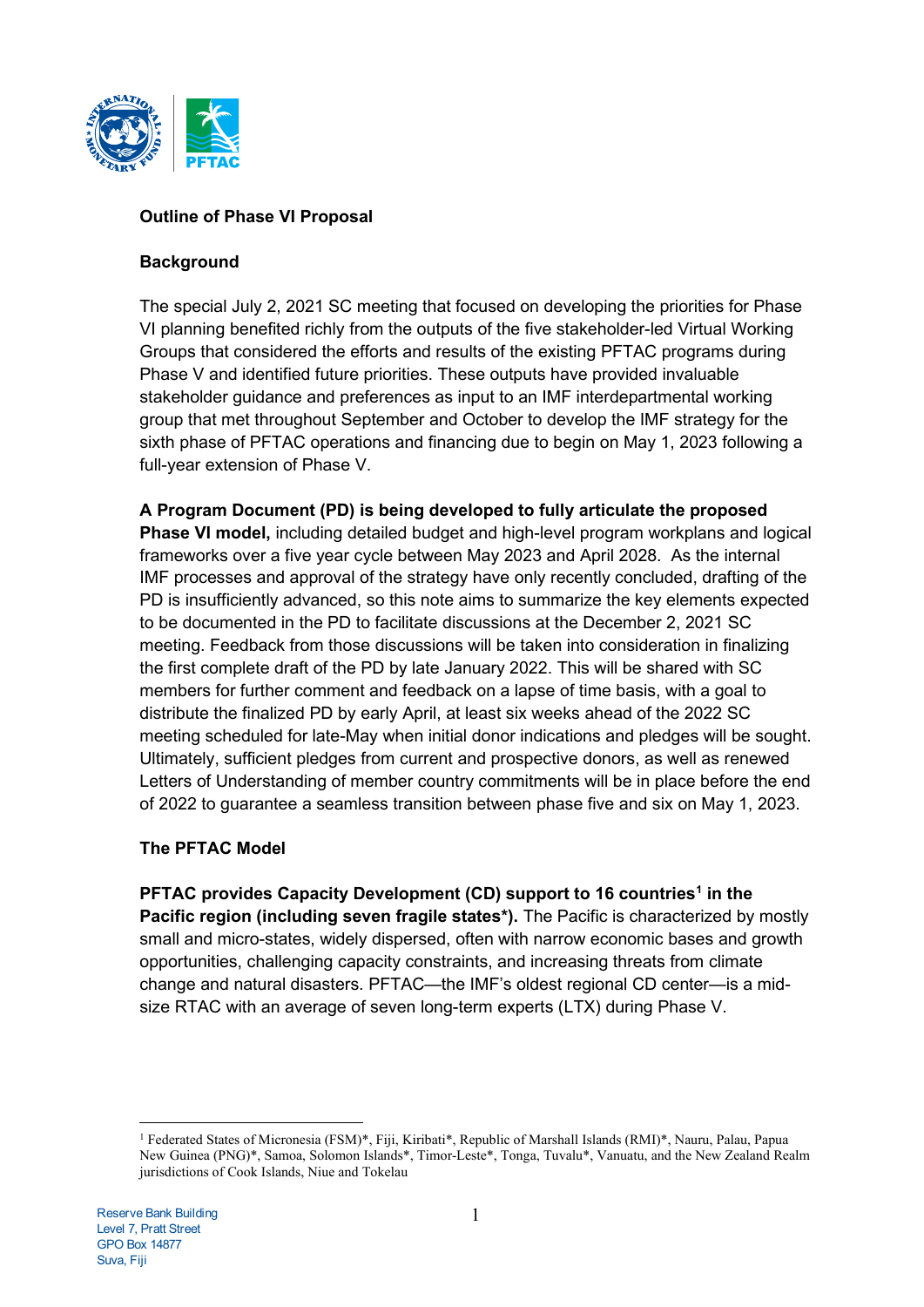### **The Macroeconomic Context**

**The impact of COVID-19 in the Pacific has been severe, even though only a few countries experienced local outbreaks.** Those with large tourism sectors have seen particularly large GDP contractions, unemployment, expanded fiscal deficits, and increased public debt. For others, drops in commodity exports, fishing revenues, and remittances have eroded income, fiscal, and external positions.

**The economic and financial scars of the crisis are a concern.** As the pandemic recedes, some Pacific Island Countries (PICs) will have to address legacies of the crisis – public debt, diminished buffers, corporate insolvencies, rising non-performing loans (NPLs), and contingent liabilities related to State Owned Enterprises (SOE).

**Public debt rose sharply for some PICs between 2019 and 2021.** Sharp contractions in GDP, combined with increased fiscal deficits, have boosted debt-to-GDP ratios, especially in tourism-dependent economies like Palau (+54 percent) and Fiji (+34 percent). Debt management capacity is generally underdeveloped in the region, and the majority of PICs are assessed as high-risk cases.

**Natural disasters and climate risk are key issues for PICs.** As with other small states, the economic and social damage from natural disasters and climate change are disproportionately large. With the size and frequency of such events on the rise, there will be continued need for investment in climate resilience and adaptation – more difficult now given the damage to fiscal buffers resulting from the pandemic.

**The decline in correspondent banking relationships (CBRs)** continues to be an issue for PICs. Concern over mostly Anti-Money Laundering (AML) penalties and pandemicrelated pressure on profitability have led multinational banks to review the cost effectiveness of their CBRs with countries with weaker AML/CFT systems. The loss of CBRs in the Pacific is potentially disruptive to remittance inflows and much needed liquidity.

**Recovery from COVID-19 may be slow and divergent.** Longstanding challenges of geographic isolation, exposure to natural disasters and climate change, low capacity, and undiversified economic bases imply the recovery will take time – longer than other regions. Commodity exporters will recover with global demand, but tourism-economies will likely lag given prolonged border closures, vaccination challenges, and uncertainty about post-pandemic tourism.

**PFTAC support is more essential than ever.** Many of the post-pandemic challenges are at the heart of PFTAC's CD agenda, as well as reforms supported under existing and new PFTAC programs (like Debt Management). The topics and emphasis of delivery have already pivoted to the most pressing issues. Characteristics of the Pacific such as smallness, remoteness, low growth, narrow economic bases, and under resourced institutions is reflected in severe capacity constraints that are particularly manifested in the fragile states that constitute 7 of the 16 PFTAC country membership.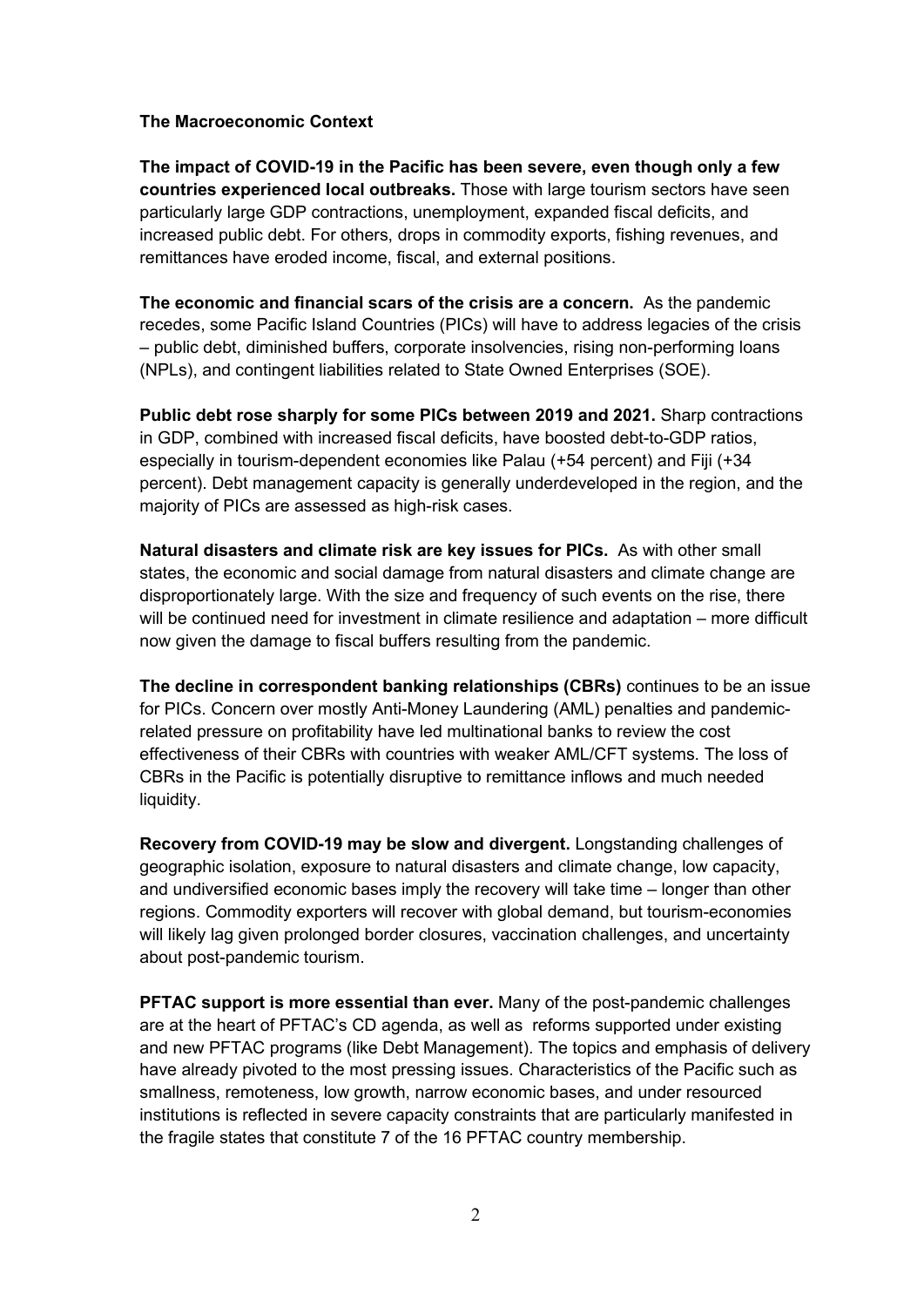#### **Proposed Phase VI Programs**

**CD priorities during Phase VI will reflect the policy needs of member countries.** Several long-standing priorities have crystallized from the pandemic, including fiscal risks of rising debt and contingent liabilities (e.g., SOEs), macroeconomic and financial stability (e.g., lower budget revenues and increased vulnerabilities), and diminished growth prospects from natural disasters and climate change. Medium-term frameworks and strategies supported by CD will help ensure the institutional capacity and legal frameworks are implemented to address the fiscal, debt, balance of payments and growth challenges arising from the pandemic and other shocks, while continuing to strengthen resilience to disasters and climate change. PFTAC's Phase VI strategy aims to meet the rising and evolving CD needs that have intensified with the COVID-19 pandemic while enhancing the CD's impact, traction, and sustainability, as underscored by the external evaluation.

**To respond to post-COVID-19 priorities, current PFTAC programs are proposed to continue in Phase VI, with targeted expansion responding to needs but within the delivery and absorptive constraints of the region**. The Financial Sector Supervision (FSS), Revenue, Real Sector Statistics (RSS), and the current Macro programs would all continue into Phase VI, and the long-term expert (LTX) position for the Government Finance Statistics (GFS) program that was discontinued in August 2021 would be reinstated to additionally cover Public Sector Debt Statistics (PSDS).

**With increasing demand for CD to strengthen Public Financial Management (PFM) systems to be responsive to climate change issues** and for member countries to potentially qualify for access to climate change financing, further efforts under the PFM program are expected that would benefit from a third LTX devoted to climate issues if funding and budget prospects permit. An additional PFM resource focused on climate change would provide space for the other PFM advisors to respond more deeply to other PFM topics where country demand exists such as fiscal transparency and gender aspects of PFM. Finally, a second Macroeconomic advisor and program is proposed with backstopping by the Institute of Capacity Development (ICD) with a focus on macroeconomic frameworks, work that has begun in FY2022 with IMF financing.

**In addition to an emphasis on climate change, opportunities to mainstream gender, digitalization, and other cross-cutting issues into PFTAC programs** will be pursued in close coordination with CD Departments (CDD) and the Asia Pacific Department (APD). Collaboration in Phase V across programs will be expanded in Phase VI, particularly between the Debt Management, PFM, Statistics, and Macro programs. The successful joint events between PFTAC and CARTAC in 2018 and 2019 to bring together revenue administrators and PFM practitioners from Small Island Developing States (SIDS) in the Caribbean, Pacific, and elsewhere will also be continued and broadened in topic range. Also, the past strong collaboration with regional institutions and development partners will further leverage PFTAC resources and expertise with these partners' comparative advantages, particularly with training.

### **Greater emphasis and support to fragile states is anticipated, in absolute terms and to expand the Phase V average share of resources and delivery beyond 34**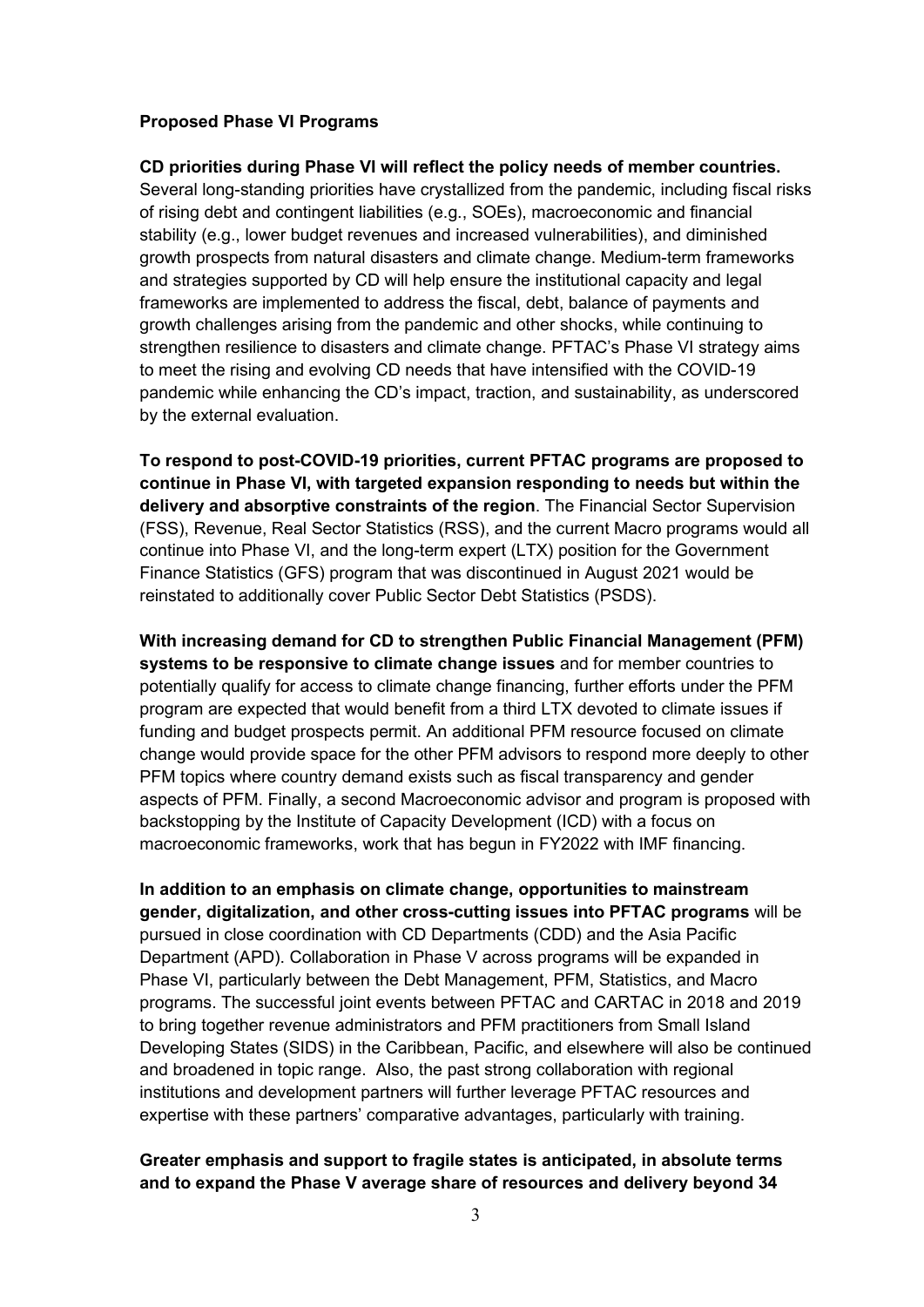**percent.** There is unmet demand in several fragile states particularly the larger economies of **Papua New Guinea** and **Timor-Leste** in topics covered by PFTAC, although approaches must be customized to match the institutional and absorptive capacity of the authorities. Severe capacity limitations in a number of micro-states including fragile states, require innovative approaches to move from capacity supplementation to impactful and sustainable CD.

### **Phase VI Objectives**

**The proposed objectives for Phase VI are outlined below.** These include a continuation of Phase V objectives building on or completing ongoing projects, in addition to emerging priorities particularly around climate change, public investment, debt management, and medium-term macroeconomic models, all within an overarching post-COVID recovery context. High-level log frames will be included in the Program Document (PD) for Phase VI.

**Public Financial Management (PFM).** Support under Phase VI will continue to be framed by the member country PFM needs. Support will be provided to strengthen budget credibility and transparency through credible medium-term fiscal and budgetary frameworks; effective fiscal oversight; building effective budget execution practices and controls; and strengthening local capacity in risk-based auditing practices. As well, improved fiscal reporting, including the adoption of IPSAS cash standards and timely audit of annual financial statements will continue to be supported. Other priorities include strengthening cash and debt management, improved asset management frameworks, and improved public investment using PIMA diagnostics. PFTAC will continue its support to sequencing and prioritizing PFM reforms, through coherent roadmaps reflecting the findings of the PEFA diagnostics, and work closely with partners in coordinating reforms and CD. PEFA assessment support will continue albeit at a more appropriate frequency.

Climate change will receive dedicated support to implement the PFM green framework, PIMA and PEFA Climate Change assessments, and CD activities to better understand the impact on PFM policies. Gender related PFM activities will be supported where opportunities and demand arise. Regional CD activities will continue to bring practitioners together to both learn and share experiences.

*Revenue Policy and Administration.* The considerably expanded Phase V program will continue to provide support to member countries on tax policy, tax legislation, and tax administration to meet country demands for revenue mobilization and to recover from COVID-19 and meet future challenges such as climate change. Assistance will aim at: (a) getting tax administration foundations like accurate taxpayer registers right; (b) designing and implementing Medium Term Revenue Strategies; (c) supporting tax administration efforts for sufficient staff to fulfill their mandate: (d) ensuring robust and fair revenue systems to overcome the pandemic impact, maximize revenue collections, and counter trade revenue losses due to PACER Plus; (e) dealing with challenges presented by international tax issues; (f) providing stronger IT support and dealing with digitization; (g) improving risk management and data analysis; (h) continuing improvements to core tax functions; (i) further improving organizational structures;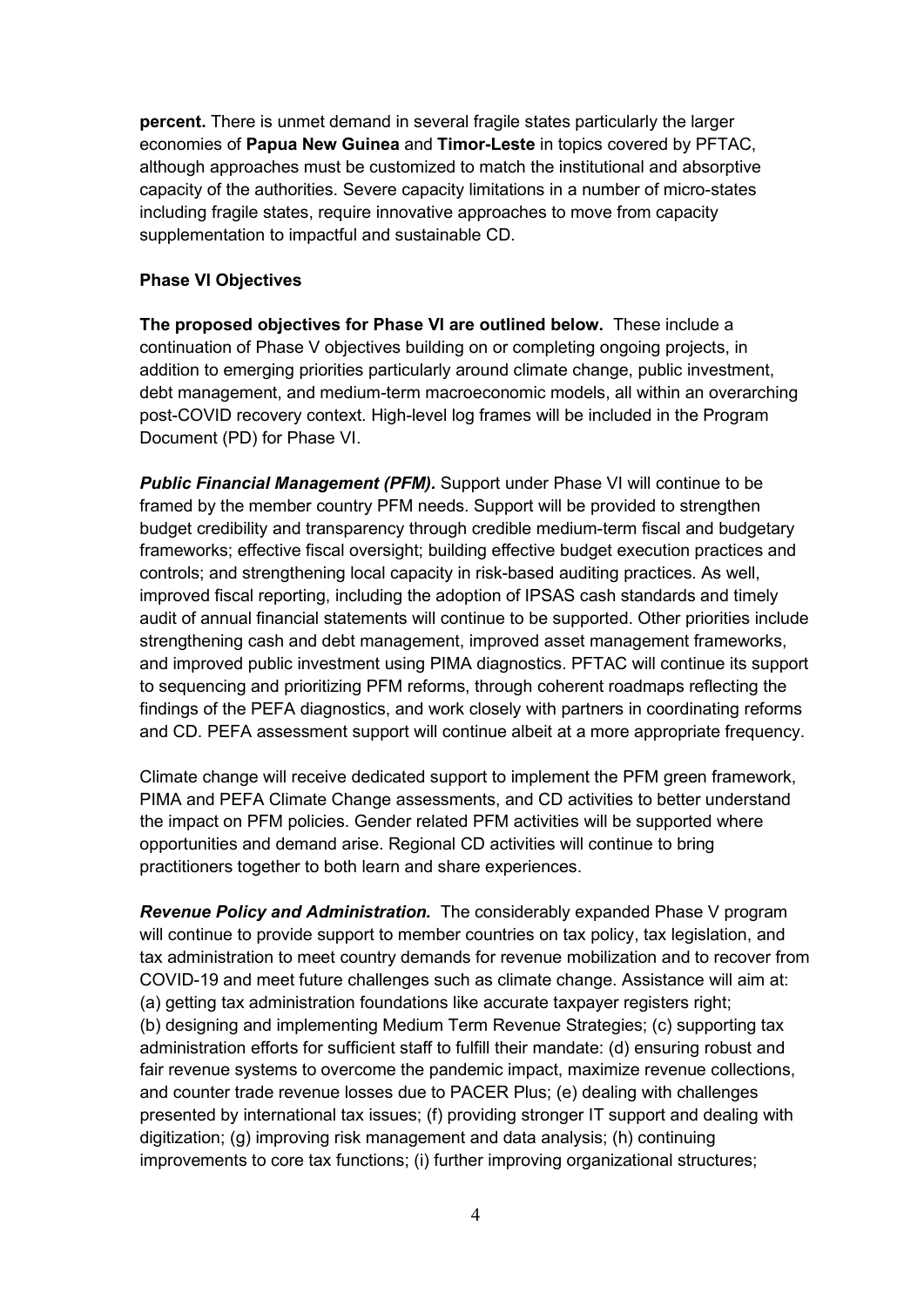(j) assisting with emerging areas such as extractive industries and more attention to small and medium enterprises; (k) continuing with PITAA/PFTAC training workshops; (l) cooperating and collaborating with other development partner programs; (m) developing the capacity (and possibly the regulatory framework) to participate more fully in Exchange of Information protocols; and (n) being responsive to specific country needs with due consideration of the demand on the time of executives and other staff.

*Real Sector Statistics (RSS).* The availability of quality macroeconomic statistics is key to effective policy decisions. Building on initiatives to improve the accuracy, periodicity, and timeliness of key data, the RSS work program would focus on: (i) implementing Quarterly National Accounts (QNA) programs in additional countries (**Tonga**, the **Solomon Islands**, and **Vanuatu**), (ii) enhancing compilation programs in price statistics, including to better measure services; and (iii) supporting the maintenance of RSS compilation programs to mitigate risks of slippages, including by providing continuous training and supporting source data improvements. Further, the scope for developing climate indicators of physical risk will be examined as these become more critical in assessing the impact of climate-driven shocks and to support policy responses in fragile states.

Work in National Accounts and price statistics will continue to reflect the limited absorptive capacity of several national statistical offices, with priorities and modes of delivery evidencing a clearer distinction between microstates (many also fragile) requiring capacity supplementation and those that have the potential to leverage CD to improve their compilation systems. In the case of capacity supplementation, more intensified engagements to ensure regular data availability will be facilitated by greater STX use —with the LTX providing essential links to Fund surveillance needs; and also focusing on those microstates that have the resources to sustain improvements. The RSS program will also seek opportunities to take a regional approach to capacity supplementation, including the use of common tools, methods, and where possible data sources.

*Government Finance Statistics (GFS).* Given the strong demand in the region for GFS and PSDS, STA will reestablish a GFS LTX in the region. The new LTX will support PIC efforts to improve the coverage and timeliness of fiscal and debt statistics to facilitate informed policy analysis and decisions. To address the rising concerns about debt sustainability among Pacific Islands, the new GFS LTX will pay particular attention to debt sustainability and debt issues – improving sectoral and instrument coverage of debt data – and closely coordinate with the Japan-financed debt management advisor.

*Macroeconomic Planning & Forecasting.* The main objective for the Macroeconomic Program during Phase VI is to ensure that all member countries are able to advance their macro-fiscal capacity as well as to respond to broader macroeconomic modelling and analysis requirements. This macro-fiscal capacity progression will need to be tailored to individual country circumstances, with some countries requiring support for the construction of basic forward estimates and an appropriate economic outlook, and others for the application of more advanced techniques and modelling approaches.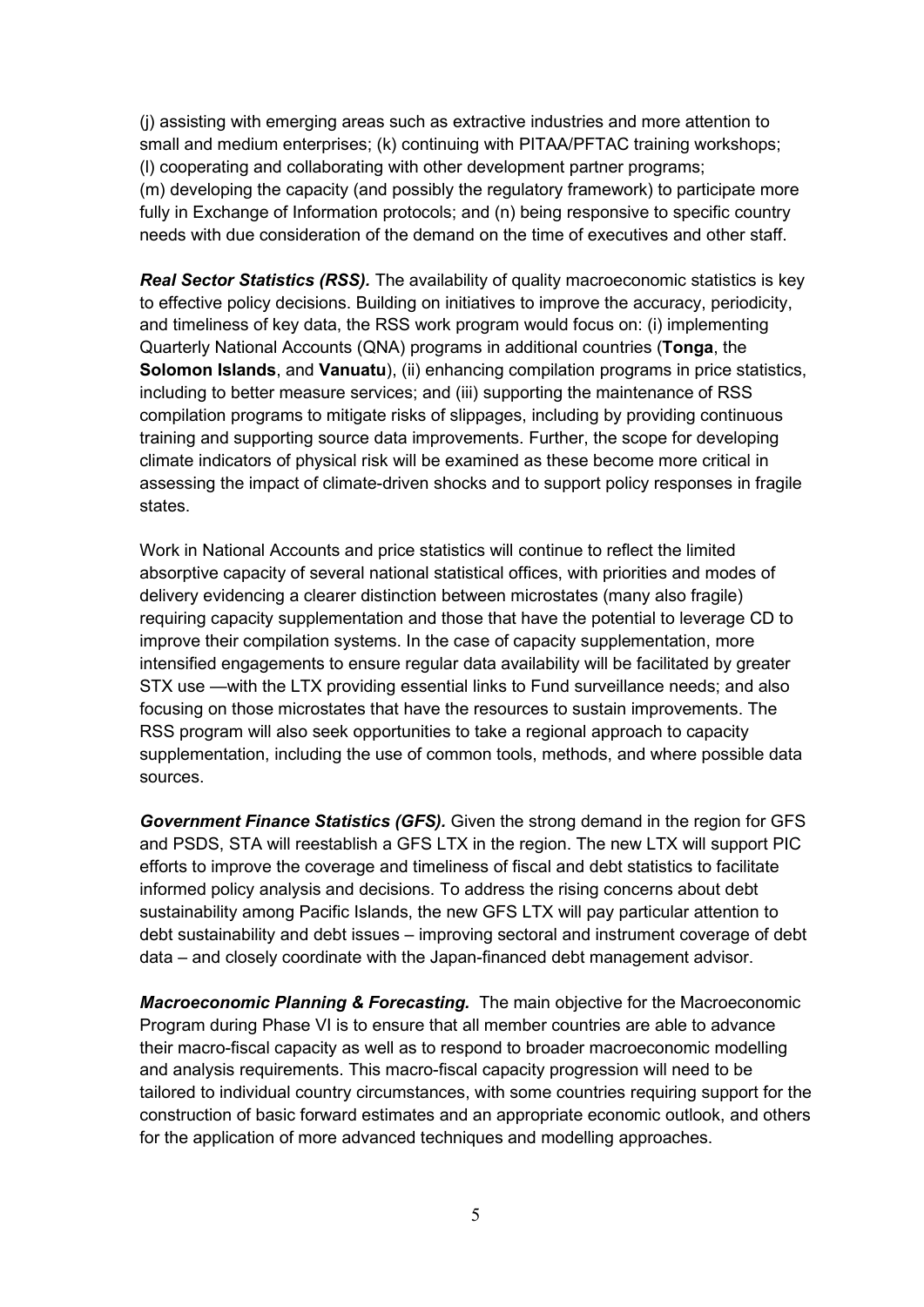*Macroeconomic Frameworks.* The ongoing pandemic and associated economic shocks to PICs, many also fragile, have accentuated the need to bolster macroeconomic frameworks, forecasting, and analytical capabilities. The main role of the prospective ICD-backstopped Macroeconomic Frameworks advisor will be to assist PICs to develop capacity in macroeconomic forecasting and policy analysis to support policy decision making and communications at central banks and relevant government agencies, in close coordination with the existing APD-backstopped Macroeconomic advisor. Emphasis will be to assist country officials in strengthening their macroeconomic forecasting and analytical capacity; supporting the development of analytical tools to improve macroeconomic and macro-fiscal forecasting ability, credibility, and policy analysis; and helping identify and mitigate macroeconomic risks. Depending on country needs and capacity, the macroeconomic-frameworks TA projects may range from building Excel-based, sectoral-relationship frameworks with supporting economic projection equations, to building semi-structural gap models or even DSGE models of national economies. Near-term forecasting/ nowcasting and/or debt dynamics tools will also be included in these macroeconomic frameworks.

*Financial Sector Supervision (FSS).* Though the PICs have made significant strides, they are yet to catch up with the international regulatory standards and supervisory practices that have been significantly enhanced drawing on lessons from banking crisis episodes and rapid financial sector advances. International banking standards have expanded beyond capital to encompass liquidity and large exposure standards that are critical to ensuring survival of financial institutions under stress. Macro-prudential supervision has expanded regulatory capital to include various types of capital buffers that can be drawn down during periods of stress and includes identifying domestic systemically important financial institutions needing stronger supervision. Basel III standards on leverage and interest rate risk in the banking book further enhance the rigor of the regulatory framework. All standards for the measurement of risk weighted assets have also been comprehensively revised. While Basel international standards were developed for advanced/ larger economies, they provide scope for proportional implementation in smaller jurisdictions, with discretion for national circumstances and optional approaches for risk and capital measurement.

In this rapidly evolving world, COVID-19 shocks have interrupted reforms, with the distance to the target having increased in many developing countries. In this context, the Fund urges that reforms set in train are not halted, or worse, rolled back. Completion of current thematic projects launched by PFTAC will lay the necessary foundation for the PICs to take their financial sector regulation to the next level. PFTAC stands ready to assist the PICs in achieving this objective. The Steering Committee identified the following regional priorities: (1) monitoring of systemic risks; (2) preparation/review of supervision manuals; (3) NPL resolution; (4) financial stability reports; (5) supervisory stress testing of financial institutions; (6) bank resolution; (7) Basel III liquidity standards; (8) off-site supervision; (9) early intervention in weak banks; and (10) development of prudential and risk management standards for non-banking credit institutions. TA for specific countries will depend on individual country priorities, such that projects deemed 'High Priority' take first priority, and ongoing projects completed first before Phase VI. PFTAC will assist the PICs in adopting international standards with suitable simplifications based on proportionality, without compromising rigor.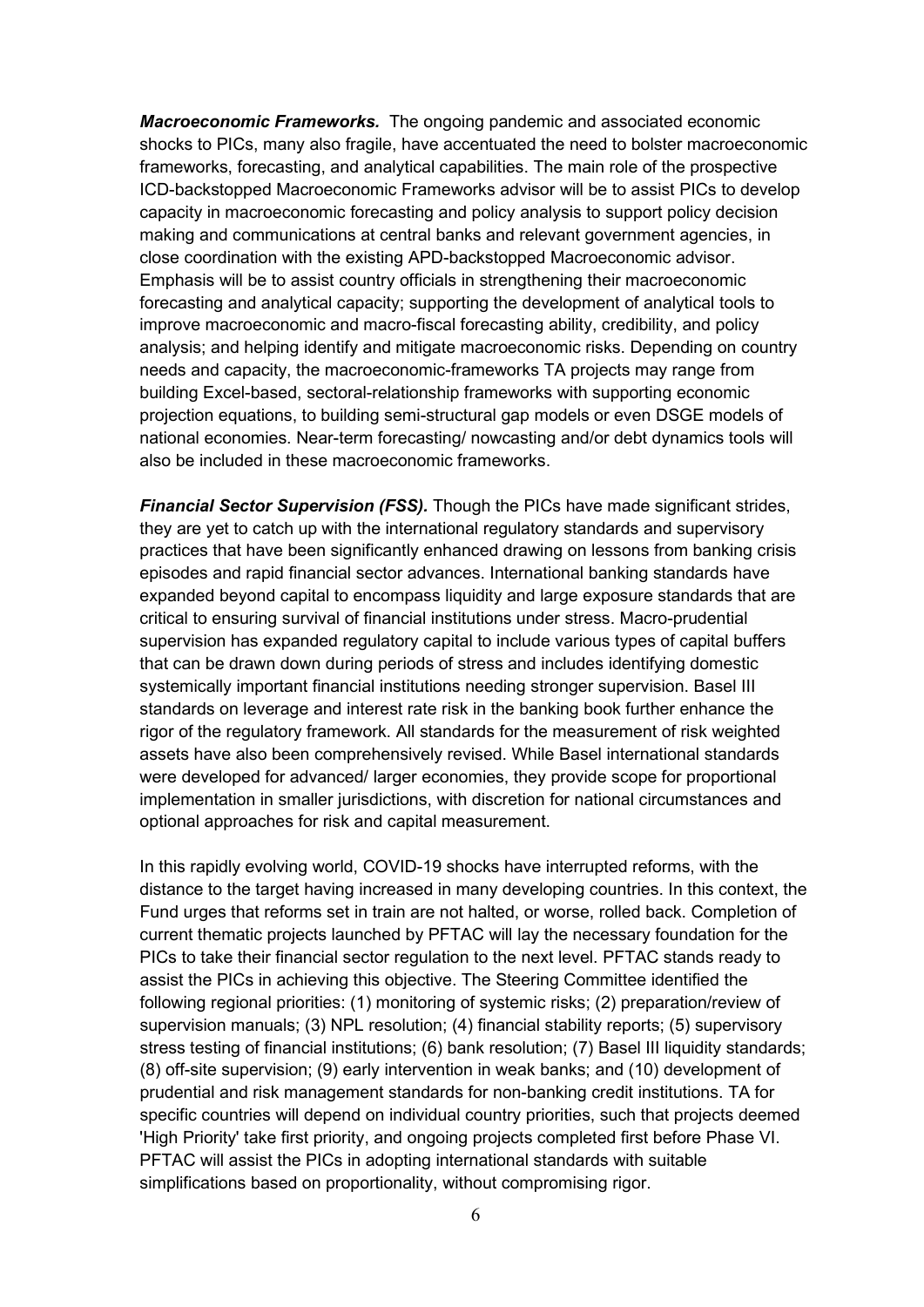**Debt Management.** Sustainable debt levels and good debt management in the region will be significant to the region's development given COVID-19 pandemic measures have brought many countries closer to debt distress. The new PFTAC public debt management program is focused on CD to support country efforts in managing sustainable debt levels. Countries should focus on building debt transparency with particular attention to debt statistics, strengthening legal frameworks and institutional arrangements to support strong debt management, and ensuring sustainable mediumterm debt management strategies for effective management of cost and risk. These improvements would support the development of domestic debt markets for the much needed resource mobilization.

### **Resource Requirements**

**Proposed resources will expand from the Phase V average of seven LTX to at least nine resident advisors, preferably ten including a dedicated climate change LTX.** This comprises: (1) four fiscal LTX, two each for PFM and Revenue and an aspirational third PFM advisor focused on climate change; (2) two Statistics, one each for RSS and GFS/PSDS; and (3) an LTX each for FSS, the APD-backstopped Macro program, and the proposed ICD-backstopped Macro program. These numbers are exclusive of the Debt Management program and LTX that is financed by the Government of Japan through end-FY24 and hopefully will be a strong candidate for a 3-year extension, but if further Japanese financing does not materialize, space and funding may need to be found within the PFTAC budget to absorb the program from the second year of Phase VI (i.e., FY25).

**The recent independent evaluation of Phase V noted that PFTAC has been effective and efficient in using its resources and excellent overall value for money.** Phase V programs and objectives were well aligned and supportive of the national priorities of member countries. While the evaluation period preceded the pandemic, the robust and trusted networks that PFTAC built over many years with its members proved very effective in pivoting to remote CD delivery and strengthened surveillance during COVID-19. Remotely delivered CD will be an important and complementary modality in Phase VI, but will not be a substitute for a return to in-country engagement, which is strongly favored by the member countries.

### **A fund-raising envelope of \$US 40 million is targeted over five years (FY24 –**

**FY28)[2](#page-6-0)** sufficient to finance the proposed nine preferably ten advisors and programs based on an average Phase V annual cost of approximately \$US 6 million for seven advisors (i.e., \$US 30 million over five years). COVID-induced changes may affect future costs from past averages given uncertainties about airline service resumption in a region that was already limited and expensive, likely offset by savings from continuation of virtual CD to supplement and expand upon in-person delivery. Continuing the arrangements introduced in Phase V, member countries are expected to contribute 10

<span id="page-6-0"></span><sup>&</sup>lt;sup>2</sup> Phase V had a fund-raising target of \$US 39.3 million for a 5 <sup>1/2</sup> year period. Contributions of at least \$US38.1 million are on hand to finance the extended phase of 6 ½ years.